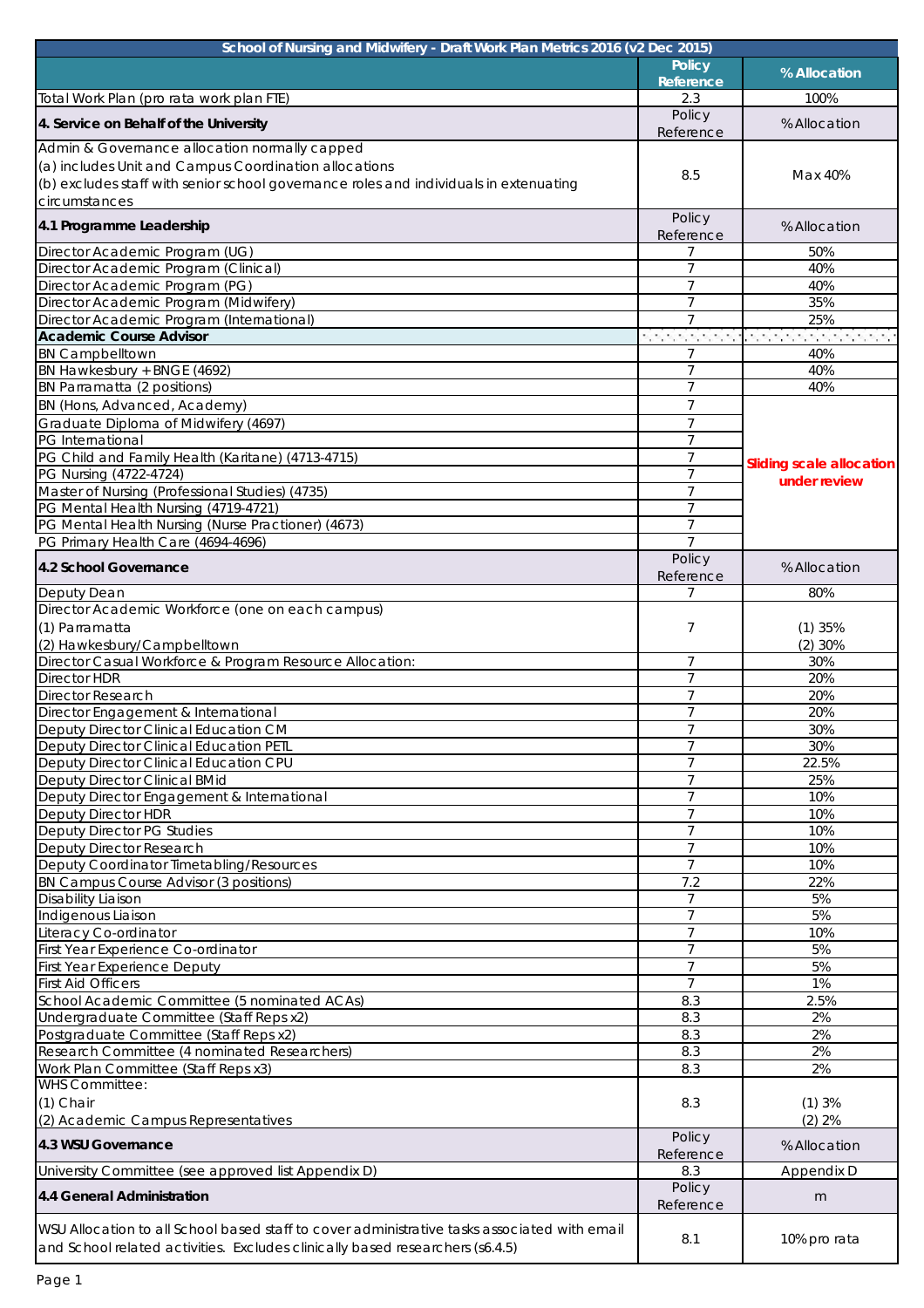| School of Nursing and Midwifery - Draft Work Plan Metrics 2016 (v2 Dec 2015)                                                                                                                                                                                                                                                                                                                                                                                              |                            |                                                          |
|---------------------------------------------------------------------------------------------------------------------------------------------------------------------------------------------------------------------------------------------------------------------------------------------------------------------------------------------------------------------------------------------------------------------------------------------------------------------------|----------------------------|----------------------------------------------------------|
| 3. Research Activities                                                                                                                                                                                                                                                                                                                                                                                                                                                    | <b>Policy</b><br>Reference | % Allocation                                             |
| 3.1 Research Activity Metrics<br>Please refer attached Profile & Research Activity definitions                                                                                                                                                                                                                                                                                                                                                                            | Policy<br>Reference        | Pro Rata FTE                                             |
| Profile (1) Scholarship or Developing Research<br>(Includes Early Career Researcher for first 5 years following PhD completion)                                                                                                                                                                                                                                                                                                                                           | 6.4.1                      | 15%-20%<br>(20%)                                         |
| Profile (2) Substantial Research Profile                                                                                                                                                                                                                                                                                                                                                                                                                                  | 6.4.2                      | 21%-40%                                                  |
| Profile (3) Research Leaders and Mentors                                                                                                                                                                                                                                                                                                                                                                                                                                  | 6.4.3                      | 41%-60%                                                  |
| Career Development Fellowships:<br>(1) Teaching CDF<br>(2) Research CDF                                                                                                                                                                                                                                                                                                                                                                                                   | 6.4.4                      | (1)30%<br>$(2)$ 70%                                      |
| <b>Research Fellow</b>                                                                                                                                                                                                                                                                                                                                                                                                                                                    | 6.4.4                      | 70%                                                      |
| Research Focused Academics located in a clinical setting<br>e.g. CNRPD, CANR, Joanna Briggs                                                                                                                                                                                                                                                                                                                                                                               | 6.4.5                      | 80%                                                      |
| Staff Outside the Research Profiles above                                                                                                                                                                                                                                                                                                                                                                                                                                 | 6.5                        | up to 15%                                                |
| 3.2 Hons and HDR Study                                                                                                                                                                                                                                                                                                                                                                                                                                                    | Policy<br>Reference        | Pro Rata FTE                                             |
| Hons Enrolment: Maximum of 2 years part-time study                                                                                                                                                                                                                                                                                                                                                                                                                        | 6.6                        | Year 1 15%<br>Year 2 22.5%                               |
| <b>Higher Degree Enrolment</b><br>(1) Maximum of 6 years part-time PhD study<br>(2) Maximum of 4 years part-time research Masters study<br>(3) In final year and to ensure thesis completion                                                                                                                                                                                                                                                                              | 6.6                        | (1) 15%<br>(2) 15%<br>$(3)$ 22.5%                        |
| 2. Supervised Activity                                                                                                                                                                                                                                                                                                                                                                                                                                                    | Policy<br>Reference        | % Allocation                                             |
| Supervision Honours Student (Under review - alignment with University Policy)<br>Block of 9% for Full Time study normally allocated as follows:<br>(1) Principal Supervisor<br>(2) Associate Supervisor<br>OR as agreed by the supervisory panel<br>(3) As part of School's strategy to build supervision capacity a 2nd Associate Supervisor with<br>no prior experience may be appointed<br>Supervision Higher Degree (Under review - alignment with University Policy) | 5.18                       | (1)6%<br>(2)3%<br>(3)3%                                  |
| Block of 12% per annum for Full Time PhD study for 3 years and for Masters (Hons) for 2 years<br>study normally allocated as follows:<br>(1) Principal Supervisor<br>(2) Associate Supervisor (x2)<br>OR as agreed by the supervisory panel                                                                                                                                                                                                                               | 5.18                       | (1)6%<br>(2)3%                                           |
| Supervision Masters Research (as per University Draft Policy) To Be Confirmed<br>$(1)$ Year 1 (Mentoring) Block of 2.5% per Full Time Student normally allocated as:<br>(a) Principal<br>(b) Associate Supervisor (x2)<br>$(2)$ Year 2 (Supervision) Block of $5\%$ per Full Time Student normally allocated as:<br>(a) Principal<br>(b) Associate Supervisor (x2)                                                                                                        | 5.18                       | (1a) 1.25%<br>(1b) 0.62%<br>$(2a)$ 2.50%<br>$(2b)$ 1.25% |
| 5. Other Activities                                                                                                                                                                                                                                                                                                                                                                                                                                                       | Policy                     | % Allocation                                             |
| Allocations for Other Activities are subject to conditions as laid out in Section 10 of the School<br>Policy. Apart from program activities with defined allocations (e.g. FULT and Inspire), the<br>total allocation for other activities is expected to remain within the normal range                                                                                                                                                                                  | Reference<br>10            | up to $5%$                                               |
| Enrolment in Foundations of University Teaching Module<br>(maximum 10% in total to complete)                                                                                                                                                                                                                                                                                                                                                                              | 10.1                       | up to 5% max<br>pro rata FTE                             |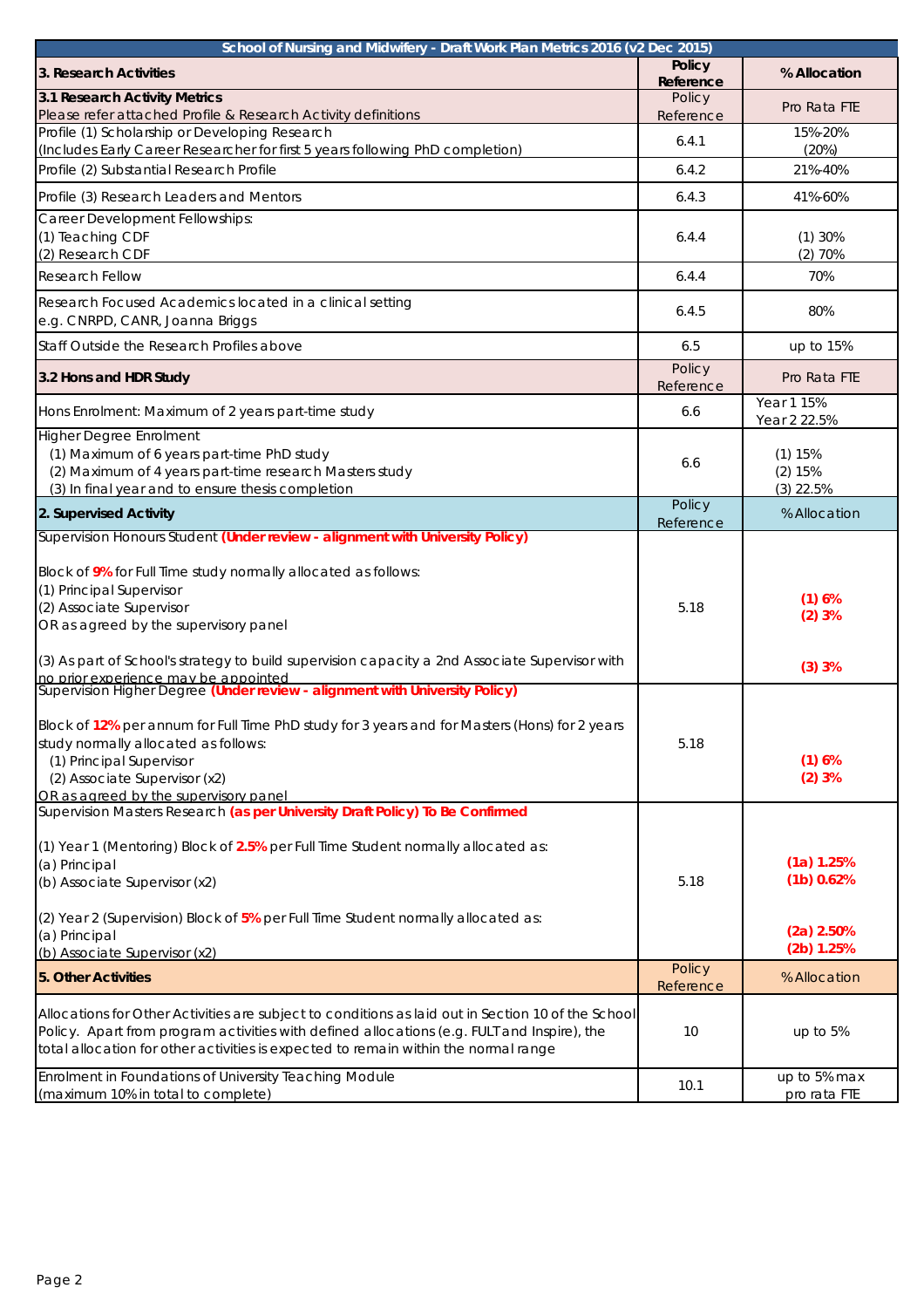| School of Nursing and Midwifery - Draft Work Plan Metrics 2016 (v2 Dec 2015)                                                                                                                                                                                                                                                                                                                      |                            |                                                                                                                                                  |
|---------------------------------------------------------------------------------------------------------------------------------------------------------------------------------------------------------------------------------------------------------------------------------------------------------------------------------------------------------------------------------------------------|----------------------------|--------------------------------------------------------------------------------------------------------------------------------------------------|
| Professional Development                                                                                                                                                                                                                                                                                                                                                                          |                            | up to 8% max                                                                                                                                     |
| Professional accreditation:<br>(1) AHPRA registration - only if specifially required for teaching duties<br>(a) Single Registration e.g Nurse<br>(b) Double Registration e.g Nurse and Nurse Practioner or Midwife<br>(c) Triple Registration e.g Nurse and Nurse Practioner and Midwife<br>(2) Master Coursework (in related discipline) Max 2 units per annum<br>(3) Inspire Leadership Program | 10.1                       | (1a) 2.0%<br>$(1b)$ 3.5%<br>(1c) 5.0%<br>$(2)$ 3% per Unit<br>(3) 5% full program                                                                |
| (A) Docograp Training<br>University Marketing and Engagement                                                                                                                                                                                                                                                                                                                                      | 10.2                       | (1) 20/<br>up to 5% max<br>pro rata FTE                                                                                                          |
| Professional Governance e.g. Medicare Local, AMAC                                                                                                                                                                                                                                                                                                                                                 | 10.2                       | up to 5% max<br>pro rata FTE                                                                                                                     |
| Non-Research Publications                                                                                                                                                                                                                                                                                                                                                                         | 10.2                       | up to 2% max<br>pro rata FTE                                                                                                                     |
| <b>Special Projects</b>                                                                                                                                                                                                                                                                                                                                                                           | 10.2                       | up to 20% max<br>pro rata FTE                                                                                                                    |
| $(1)$ Other<br>Including<br>(2) BN Adv Student Mentor<br>(3) New Staff Orientation<br>(4) Academy Fellow<br>(5) Travel between Campuses                                                                                                                                                                                                                                                           | 8.4                        | $(1)$ up to 5% max<br>pro rata FTE<br>$(2)$ 0.5% per student<br>(3) 2%<br>(4)5%<br>$(5)$ 0.6 % max<br>or as validated with<br><u>: unarwisor</u> |
| <b>University General Teaching Metrics</b>                                                                                                                                                                                                                                                                                                                                                        | <b>Policy</b><br>Reference | % Allocation                                                                                                                                     |
| (a) All staff (except for Dean and Deputy Dean of School) teaching allocation as defined by<br>Section 3.3 of University Work Plan Policy (Version 1)                                                                                                                                                                                                                                             | 5.3                        | 20% Min<br>of which see (b)                                                                                                                      |
| (b) All staff teaching undergraduate and/or postgraduate coursework students allocation as<br>defined by Section Section 3.3 of University Work Plan Policy (Version 1)                                                                                                                                                                                                                           | 5.3                        | 10% Min<br>part of (a)                                                                                                                           |
| (c) Annual class teaching allocations based the equivalent of up to 13 hours or 6-7 tutorial<br>groups per week (as defined by broad teaching profiles). Up to 17 hours or 8-9 tutorial<br>groups per week for Teaching Focused Roles                                                                                                                                                             | 5.19                       | 70% max<br>$(80\%$ max. for TFR)                                                                                                                 |
| (d) Teaching normally within 2 units per semester for a standard teaching role. Higher<br>teaching or Teaching Focused Roles to agree additional allocations with their work plan<br>supervisor                                                                                                                                                                                                   | 5.6                        |                                                                                                                                                  |
| 1.1 Unit Related Allocations                                                                                                                                                                                                                                                                                                                                                                      |                            |                                                                                                                                                  |
|                                                                                                                                                                                                                                                                                                                                                                                                   |                            |                                                                                                                                                  |
| <b>Unit Coordination</b>                                                                                                                                                                                                                                                                                                                                                                          | Policy<br>Reference        | % Allocation                                                                                                                                     |
| Based on unit enrolments and number of teaching staff<br>Please refer to Appendix C for indicative examples<br>PG Units: Combined annual allocation<br>(1) Onshore - all modes and offerings<br>(2) Offshore - all locations and offerning                                                                                                                                                        | 5.10                       | Min 1.5%<br>< 31 students =1 staff<br>$+0.5\%$ 60 students<br>$+0.5\%$ 1 staff                                                                   |
| 3 Campus Unit Allocation;<br>(1) Unit Coordinator<br>(2) Campus Coordinator (allocated in proportion to campus enrolment statistics)<br>Parr 20% Camp 10% Haw 10%                                                                                                                                                                                                                                 | 5.11                       | Proportion<br>(1)60%<br>$(2)$ 40%                                                                                                                |
| Unit Development (normally allocated to the Unit Coordinator)                                                                                                                                                                                                                                                                                                                                     | Policy<br>Reference        | % Allocation                                                                                                                                     |
| <b>UG Teaching &amp; Assessment Materials</b>                                                                                                                                                                                                                                                                                                                                                     | $5.7 - 5.9$                | up to 5%                                                                                                                                         |
| UG On-Line Unit/PG External Package                                                                                                                                                                                                                                                                                                                                                               | $5.7 - 5.9$                | up to 5%                                                                                                                                         |
| PG Teaching & Assessment Materials<br>(per annum not per offering)                                                                                                                                                                                                                                                                                                                                | $5.7 - 5.9$                | up to 2%                                                                                                                                         |
| <b>Taught Activity</b>                                                                                                                                                                                                                                                                                                                                                                            | Policy<br>Reference        | % Allocation                                                                                                                                     |
| On Campus Teaching:<br>(1) Per hour allocation with 1:1 class preparation allowance                                                                                                                                                                                                                                                                                                               | 5.4                        | Per Hour<br>$(1)$ 0.12%                                                                                                                          |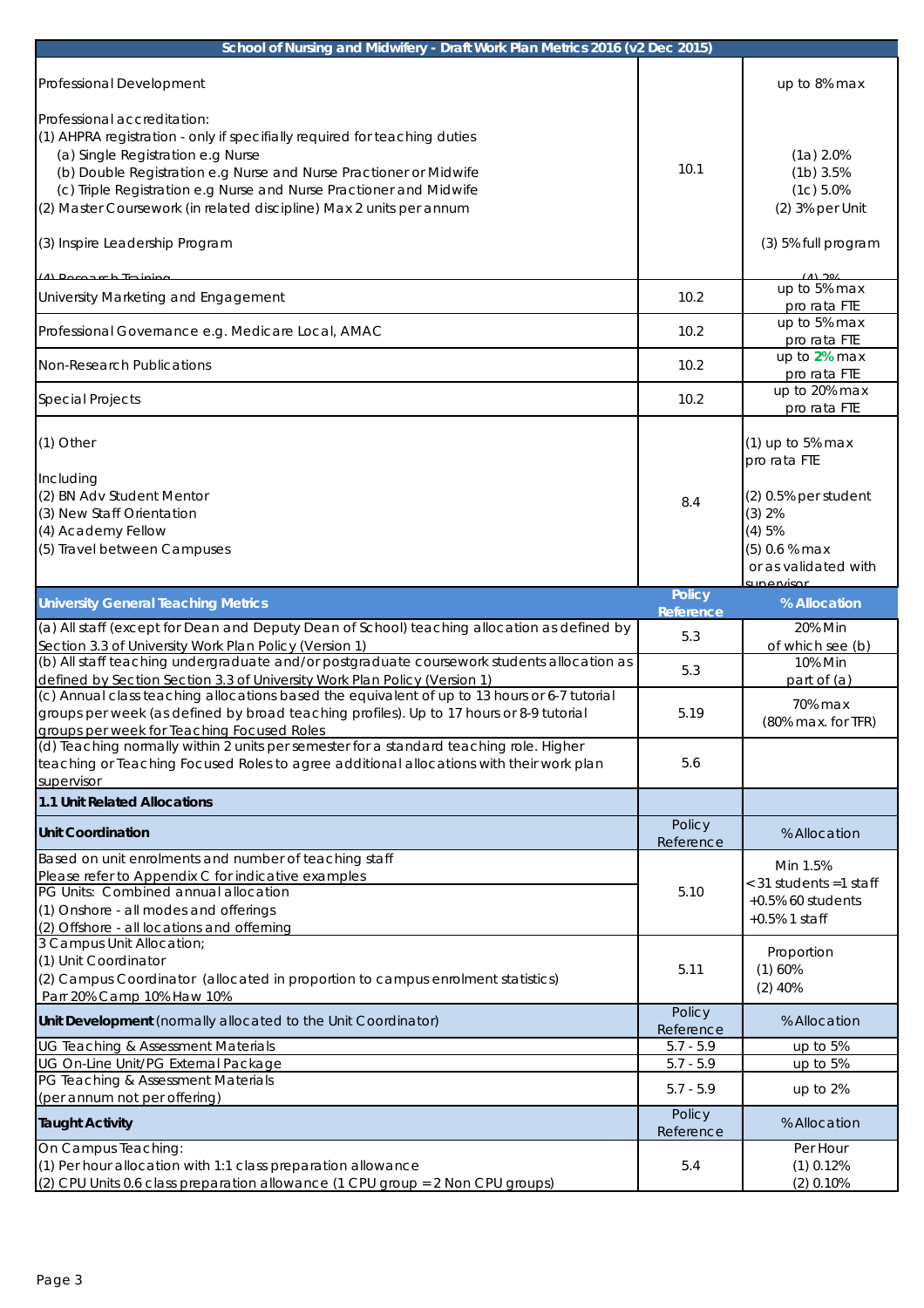| School of Nursing and Midwifery - Draft Work Plan Metrics 2016 (v2 Dec 2015)                                                                                                                                                                                          |                            |                                                                                                 |
|-----------------------------------------------------------------------------------------------------------------------------------------------------------------------------------------------------------------------------------------------------------------------|----------------------------|-------------------------------------------------------------------------------------------------|
| External/Online Teaching:<br>Per Student Allocation based on unit credit point value and delivery component<br>$(1)$ BN Elective (200 online students = 1 on campus class)<br>(2) BN/Grad Dip (40% delivery component)<br>(3) PG/Hons (45% delivery component)        | 5.5                        | Per Student<br>10 credit point unit<br>$(1)$ 0.016%<br>$(2)$ 0.105%<br>$(3)$ 0.079%             |
| <b>PG Offshore Units</b>                                                                                                                                                                                                                                              |                            | 0%                                                                                              |
| Clinical Communication Workshops (recorded under Other Teaching Activities)                                                                                                                                                                                           |                            | 0.5%<br>Per day/workshop                                                                        |
| Skills Challenge Workshops (recorded under Other Teaching Activities)                                                                                                                                                                                                 |                            | 3%<br>based on 3 groups                                                                         |
| <b>Assessment</b>                                                                                                                                                                                                                                                     | Policy<br>Reference        | <b>Unit Assessment</b><br>Component                                                             |
| Per Student Allocation based on unit credit point value and assessment component.<br>(1) UG/Grad Dip Non CPU (40%)<br>(2) UG/Grad Dip CPU (20% exclucing OSCA) + BN (Adv)<br>(3) BN Elective (electronic marking 90%, remainder 10% of 40% = 4%)<br>(4) PG/Hons (55%) | $5.15 - 5.16$              | Per Student<br>10 credit point unit<br>$(1)$ 0.10%<br>$(2)$ 0.05%<br>$(3)$ 0.01%<br>$(4)$ 0.14% |
| <b>OSCA Assessments &amp; Reassessments</b><br>(recorded under Other Teaching Activities and specified by program/session)                                                                                                                                            |                            | $0.5%$ per day                                                                                  |
| PG Offshore Unit (quality assurance review within unit coordination)                                                                                                                                                                                                  |                            | 0%                                                                                              |
| 1.2 Curriculum Development                                                                                                                                                                                                                                            | <b>Policy</b><br>Reference | % Allocation                                                                                    |
| Pre-SAC new unit development (as approved by Deputy Dean)                                                                                                                                                                                                             | $5.7 - 5.9$                | up to 3.5%                                                                                      |
| New UG curriculum units with CPU                                                                                                                                                                                                                                      | $5.7 - 5.9$                | up to 20%                                                                                       |
| New UG curriculum blended units (no CPU)                                                                                                                                                                                                                              | $5.7 - 5.9$                | up to 15%                                                                                       |
| New UG on-line units/PG external package                                                                                                                                                                                                                              | $5.7 - 5.9$                | up to 15%                                                                                       |
| New PG curriculum blended learning workshops                                                                                                                                                                                                                          | $5.7 - 5.9$                | up to 5%                                                                                        |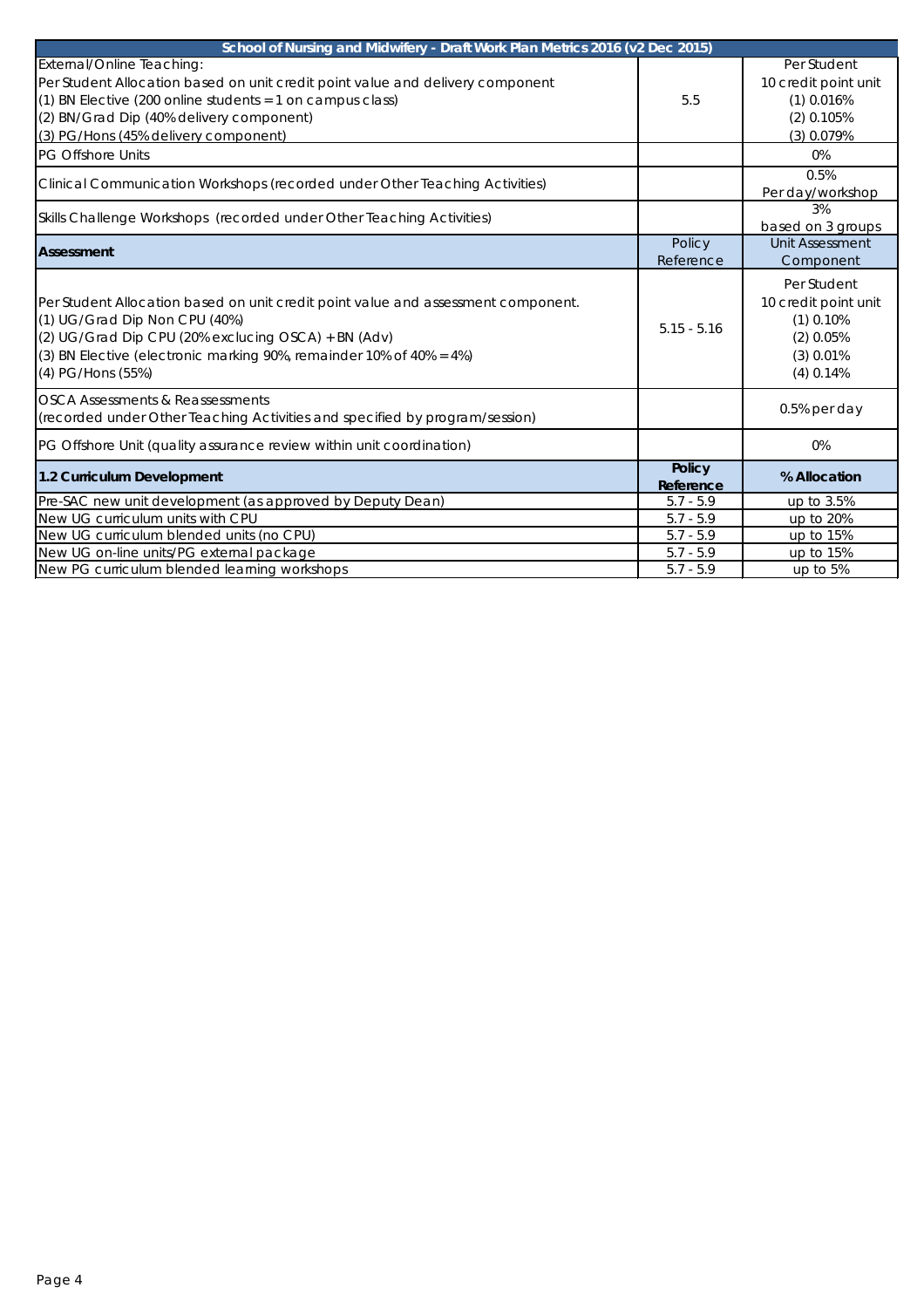| $3^{(1)}$                                                  |                                 | <b>Research Fellows</b> |                              | Clinical <sup>(5)</sup>                                            |
|------------------------------------------------------------|---------------------------------|-------------------------|------------------------------|--------------------------------------------------------------------|
| Research<br>Leader<br>Example (ii)                         | Associate<br>Research<br>Fellow | Research<br>Fellow      | Senior<br>Research<br>Fellow | Clinically<br>Based<br>Research                                    |
|                                                            |                                 |                         |                              |                                                                    |
| 6<br>5                                                     | $\overline{4}$<br>3             | 5<br>$\sqrt{4}$         | $\boldsymbol{6}$<br>5        |                                                                    |
| Yes                                                        |                                 | Yes                     | Yes                          |                                                                    |
|                                                            |                                 |                         |                              | setting                                                            |
| $\overline{2}$<br>$\overline{\text{See Note}}(3)$<br>below | $\overline{2}$                  | $\overline{2}$          |                              | Standard allocation for research focused staff located in a clinic |
|                                                            |                                 |                         | $\overline{2}$               |                                                                    |
|                                                            |                                 |                         |                              |                                                                    |
| NCG                                                        |                                 | Non NCG                 | <b>NCG</b>                   | உ                                                                  |
| 51-60%                                                     | 70%                             | 70%                     | 70%                          | 80%                                                                |
|                                                            |                                 |                         |                              |                                                                    |
|                                                            |                                 |                         |                              |                                                                    |
|                                                            |                                 |                         |                              |                                                                    |
|                                                            |                                 |                         |                              |                                                                    |
|                                                            |                                 |                         |                              |                                                                    |
|                                                            |                                 |                         |                              |                                                                    |
| VS                                                         |                                 |                         |                              |                                                                    |
|                                                            |                                 |                         |                              |                                                                    |

|                                                                                                                                                                                                                                                                       |                                             |                                       |                                        | School of Nursing and Midwifery - Draft Work Plan Metrics 2016 (v2 Dec 2015) |                                        |                                         |                                   |                                        |                                 |                         |                              |                                              |
|-----------------------------------------------------------------------------------------------------------------------------------------------------------------------------------------------------------------------------------------------------------------------|---------------------------------------------|---------------------------------------|----------------------------------------|------------------------------------------------------------------------------|----------------------------------------|-----------------------------------------|-----------------------------------|----------------------------------------|---------------------------------|-------------------------|------------------------------|----------------------------------------------|
|                                                                                                                                                                                                                                                                       |                                             |                                       |                                        | <b>Appendix B - Research Profiles</b>                                        |                                        |                                         |                                   |                                        |                                 |                         |                              |                                              |
|                                                                                                                                                                                                                                                                       |                                             |                                       |                                        |                                                                              |                                        |                                         |                                   |                                        |                                 |                         |                              |                                              |
|                                                                                                                                                                                                                                                                       | <b>Outside Profile</b>                      |                                       | Profile 1 <sup>(1)</sup>               | <b>ECR</b>                                                                   |                                        | Profile $2^{(1)}$                       |                                   | Profile $3^{(1)}$                      |                                 | <b>Research Fellows</b> |                              | Clinical <sup>(5)</sup>                      |
| <b>Health Related Research Activities</b>                                                                                                                                                                                                                             |                                             | Developing<br>Research<br>Example (i) | Developing<br>Research<br>Example (ii) | <b>Early Career</b><br>Researcher                                            | Substantial<br>Research<br>Example (i) | Substantial<br>Research<br>Example (ii) | Research<br>Leader<br>Example (i) | Research<br>Leader<br>Example (ii)     | Associate<br>Research<br>Fellow | Research<br>Fellow      | Senior<br>Research<br>Fellow | Clinically<br>Based<br>Research              |
| . Publications (in preceding year)                                                                                                                                                                                                                                    |                                             |                                       |                                        |                                                                              |                                        |                                         |                                   |                                        |                                 |                         |                              |                                              |
| Minimum number of peer review journal articles in high impact                                                                                                                                                                                                         | Developm                                    | See Note $(2)$                        | See Note (2)                           | Standard                                                                     |                                        |                                         |                                   |                                        |                                 |                         |                              | Standard                                     |
| factor journal or highly cited journals                                                                                                                                                                                                                               |                                             | below                                 | below                                  |                                                                              |                                        |                                         |                                   |                                        |                                 |                         |                              |                                              |
| . Submitted                                                                                                                                                                                                                                                           |                                             |                                       | 2                                      |                                                                              | 3                                      | $\overline{A}$                          | 5                                 | -6                                     | $\overline{\mathcal{L}}$        | 5                       | 6                            |                                              |
| 2. Published or in press                                                                                                                                                                                                                                              |                                             |                                       |                                        | $\frac{\triangle}{\triangle}$                                                | $\mathcal{P}$                          | 3                                       |                                   | $\overline{5}$                         | 3                               | 4                       | 5                            |                                              |
| Publication completion - one year only following graduation                                                                                                                                                                                                           | lent<br>plan                                |                                       |                                        | cation                                                                       |                                        |                                         |                                   |                                        |                                 |                         |                              | allocation                                   |
| 2. Research Mentor for early career researchers                                                                                                                                                                                                                       |                                             |                                       |                                        | ĘOL                                                                          |                                        | Yes                                     | Yes                               | Yes                                    |                                 | Yes                     | Yes                          |                                              |
| (completed structured program when available)                                                                                                                                                                                                                         | prepared through Com<br>Workload Supervisor |                                       |                                        | the                                                                          |                                        |                                         |                                   |                                        |                                 |                         |                              | for research focused<br>for research focused |
| 3. Grant Applications (in preceding year)                                                                                                                                                                                                                             |                                             |                                       |                                        | First 5                                                                      |                                        |                                         |                                   |                                        |                                 |                         |                              |                                              |
| Minimum number of applications                                                                                                                                                                                                                                        |                                             |                                       |                                        | <sup>i</sup> irst 5 years of<br>completion                                   |                                        |                                         |                                   |                                        |                                 |                         |                              |                                              |
| (a) UWS Internal                                                                                                                                                                                                                                                      | Hrough                                      |                                       |                                        |                                                                              |                                        |                                         |                                   |                                        |                                 |                         |                              |                                              |
| (b) Non NCG (e.g. Rotary, Buppa) or equivalent                                                                                                                                                                                                                        |                                             |                                       |                                        |                                                                              |                                        | 2                                       | 2                                 | 2                                      |                                 |                         |                              |                                              |
| (c) NCG (e.g. NHMRC, ARC Discovery) or equivalent                                                                                                                                                                                                                     | $\bigcirc$<br>edwo:                         |                                       |                                        |                                                                              |                                        |                                         | below                             | See Note $(3)$ See Note $(3)$<br>below | $\overline{2}$                  | $\overline{2}$          |                              |                                              |
| (d) Personal Applications (Decra, Fellowships etc.) (see Note 4                                                                                                                                                                                                       |                                             |                                       |                                        |                                                                              |                                        |                                         |                                   |                                        |                                 |                         | 2                            |                                              |
| below)                                                                                                                                                                                                                                                                | S<br>$\omega$                               |                                       |                                        | employment following                                                         |                                        |                                         |                                   |                                        |                                 |                         |                              | staff located                                |
| 4. Research Projects                                                                                                                                                                                                                                                  |                                             |                                       |                                        |                                                                              |                                        |                                         |                                   |                                        |                                 |                         |                              |                                              |
| Member of a UWS Research Team                                                                                                                                                                                                                                         | agreed                                      | Yes                                   | Yes                                    |                                                                              |                                        |                                         |                                   |                                        |                                 |                         |                              | $\overline{5}$                               |
| CI on large competitive grant                                                                                                                                                                                                                                         |                                             |                                       |                                        |                                                                              | Non NCG                                |                                         | <b>NCG</b>                        |                                        |                                 |                         |                              |                                              |
| CI1 on large competitive grant                                                                                                                                                                                                                                        |                                             |                                       |                                        |                                                                              |                                        | Non NCG                                 |                                   | <b>NCG</b>                             |                                 | Non NCG                 | <b>NCG</b>                   |                                              |
|                                                                                                                                                                                                                                                                       |                                             |                                       |                                        | $\mathbf \sigma$<br>ŏ                                                        |                                        |                                         |                                   |                                        |                                 |                         |                              | clinic.                                      |
| % Allocation Range                                                                                                                                                                                                                                                    | up to 15%                                   | 15%                                   | 16-20%                                 | 20%                                                                          | 21-30%                                 | 31-40%                                  | 41-50%                            | 51-60%                                 | 70%                             | 70%                     | 70%                          | 80%                                          |
|                                                                                                                                                                                                                                                                       |                                             |                                       |                                        |                                                                              |                                        |                                         |                                   |                                        |                                 |                         |                              |                                              |
| Research Activity Definition as provided by WSU WPP                                                                                                                                                                                                                   |                                             |                                       |                                        |                                                                              |                                        |                                         |                                   |                                        |                                 |                         |                              |                                              |
| undertaking a Doctor of Philosophy (or equivalent)                                                                                                                                                                                                                    |                                             |                                       |                                        |                                                                              |                                        |                                         |                                   |                                        |                                 |                         |                              |                                              |
| undertaking and publishing research<br>- writing articles and other works for publication                                                                                                                                                                             |                                             |                                       |                                        |                                                                              |                                        |                                         |                                   |                                        |                                 |                         |                              |                                              |
| preparing research grant proposals and submitting research grant applications                                                                                                                                                                                         |                                             |                                       |                                        |                                                                              |                                        |                                         |                                   |                                        |                                 |                         |                              |                                              |
| conducting research activities following a successful grant                                                                                                                                                                                                           |                                             |                                       |                                        |                                                                              |                                        |                                         |                                   |                                        |                                 |                         |                              |                                              |
| presenting scholarly papers, addresses to conferences and the like and their subsequent publication                                                                                                                                                                   |                                             |                                       |                                        |                                                                              |                                        |                                         |                                   |                                        |                                 |                         |                              |                                              |
| scholarly activity to maintain professional currency in the discipline area                                                                                                                                                                                           |                                             |                                       |                                        |                                                                              |                                        |                                         |                                   |                                        |                                 |                         |                              |                                              |
| editing journals                                                                                                                                                                                                                                                      |                                             |                                       |                                        |                                                                              |                                        |                                         |                                   |                                        |                                 |                         |                              |                                              |
| editorial boards                                                                                                                                                                                                                                                      |                                             |                                       |                                        |                                                                              |                                        |                                         |                                   |                                        |                                 |                         |                              |                                              |
| - international collaboration                                                                                                                                                                                                                                         |                                             |                                       |                                        |                                                                              |                                        |                                         |                                   |                                        |                                 |                         |                              |                                              |
| curating exhibitions and directing performances other than those relating to teaching responsibilities, and                                                                                                                                                           |                                             |                                       |                                        |                                                                              |                                        |                                         |                                   |                                        |                                 |                         |                              |                                              |
| - planning and organisation of conferences                                                                                                                                                                                                                            |                                             |                                       |                                        |                                                                              |                                        |                                         |                                   |                                        |                                 |                         |                              |                                              |
|                                                                                                                                                                                                                                                                       |                                             |                                       |                                        |                                                                              |                                        |                                         |                                   |                                        |                                 |                         |                              |                                              |
| Notes:                                                                                                                                                                                                                                                                |                                             |                                       |                                        |                                                                              |                                        |                                         |                                   |                                        |                                 |                         |                              |                                              |
| (1) The above profiles provide indicative activity measures on which to base discussions with your workload supervisor                                                                                                                                                |                                             |                                       |                                        |                                                                              |                                        |                                         |                                   |                                        |                                 |                         |                              |                                              |
| (2) Allocations will reflect the additional workload required to submit NCG applications concurrent with roles on existing NCG projects                                                                                                                               |                                             |                                       |                                        |                                                                              |                                        |                                         |                                   |                                        |                                 |                         |                              |                                              |
| (3) Decra applications are relevant for Profiles 1&2, Associate Fellows and Research Fellows. Fellowship applications are relevant for Research Leaders and Senior Research Fellows                                                                                   |                                             |                                       |                                        |                                                                              |                                        |                                         |                                   |                                        |                                 |                         |                              |                                              |
| (4) Career Development Fellowship (Research) positions will fall between the expectations of a Research Fellow and a Senior Research Fellow<br>(5) Senior Research Focused Academics located in a clinical setting e.g. clinical chairs. Maybe conjoined appointments |                                             |                                       |                                        |                                                                              |                                        |                                         |                                   |                                        |                                 |                         |                              |                                              |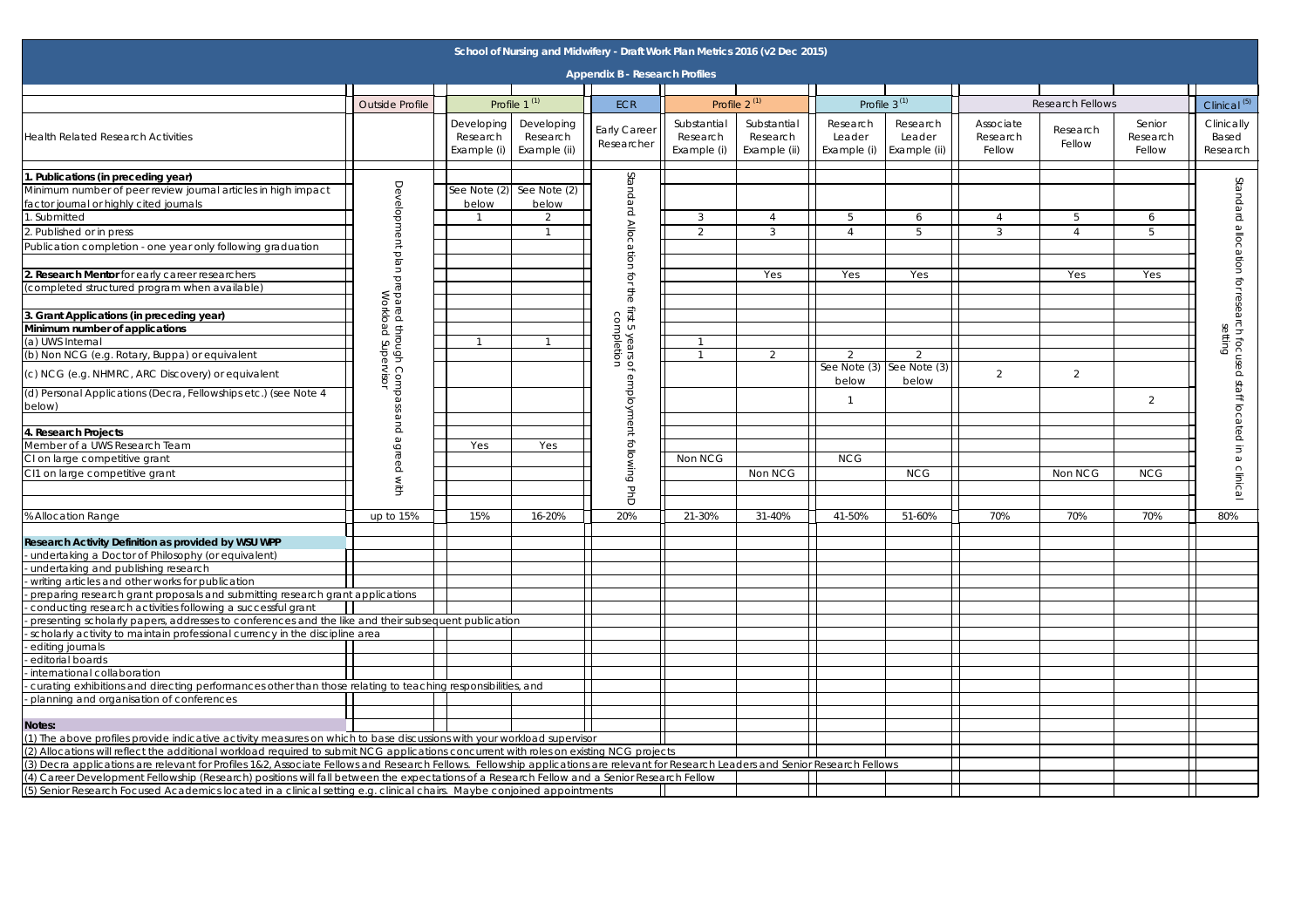## **School of Nursing and Midwifery - Draft Work Plan Metrics 2016 (v2 Dec 2015)**

 **Appendix C Unit Coordination Indicative Allocations**

| <b>Unit Type</b>                     | No of<br><b>Students</b> | No of<br>Teaching<br>Staff | Allocation (%) | Unit<br>Coordinator | Campus<br>Coordinator<br><b>PARR 20%</b> | Campus<br>Coordinator<br><b>CAMP 10%</b> |
|--------------------------------------|--------------------------|----------------------------|----------------|---------------------|------------------------------------------|------------------------------------------|
| (1) Undergraduate                    |                          |                            |                |                     |                                          |                                          |
| 3 Campus CPU/clinical:               | 1,100                    | 40                         | 30.0%          | 18.0%               | 6.0%                                     | 3.0%                                     |
| 3 Campus no CPU/clinical:            | 1,100                    | 20                         | 20.0%          | 12.0%               | 4.0%                                     | 2.0%                                     |
| <b>BNGE Summer school</b>            | 140                      | 20                         | 11.9%          | 11.9%               |                                          |                                          |
| <b>UG On-line Unit</b>               | 350                      |                            | 2.9%           | 2.9%                |                                          |                                          |
| Summer School/Teach Out              | 80                       | 2                          | 2.4%           | 2.4%                |                                          |                                          |
| <b>BMid CPU Unit</b>                 | 40                       | $\overline{2}$             | 2.1%           | 2.1%                |                                          |                                          |
| <b>BMid Unit</b>                     | 40                       |                            | 1.6%           | 1.6%                |                                          |                                          |
| <b>BN</b> (Advanced) Unit            | 27                       |                            | 1.5%           | 1.5%                |                                          |                                          |
| <b>Honours Unit</b>                  | 5                        |                            | 1.5%           | 1.5%                |                                          |                                          |
| (2) Postgraduate: Annual Allocation  |                          |                            |                |                     |                                          |                                          |
| Onshore (all modes & offerings)      | 60                       |                            | 1.8%           | 1.8%                |                                          |                                          |
| Offshore (all locations & offerings) | 100                      |                            | 2.1%           | 2.1%                |                                          |                                          |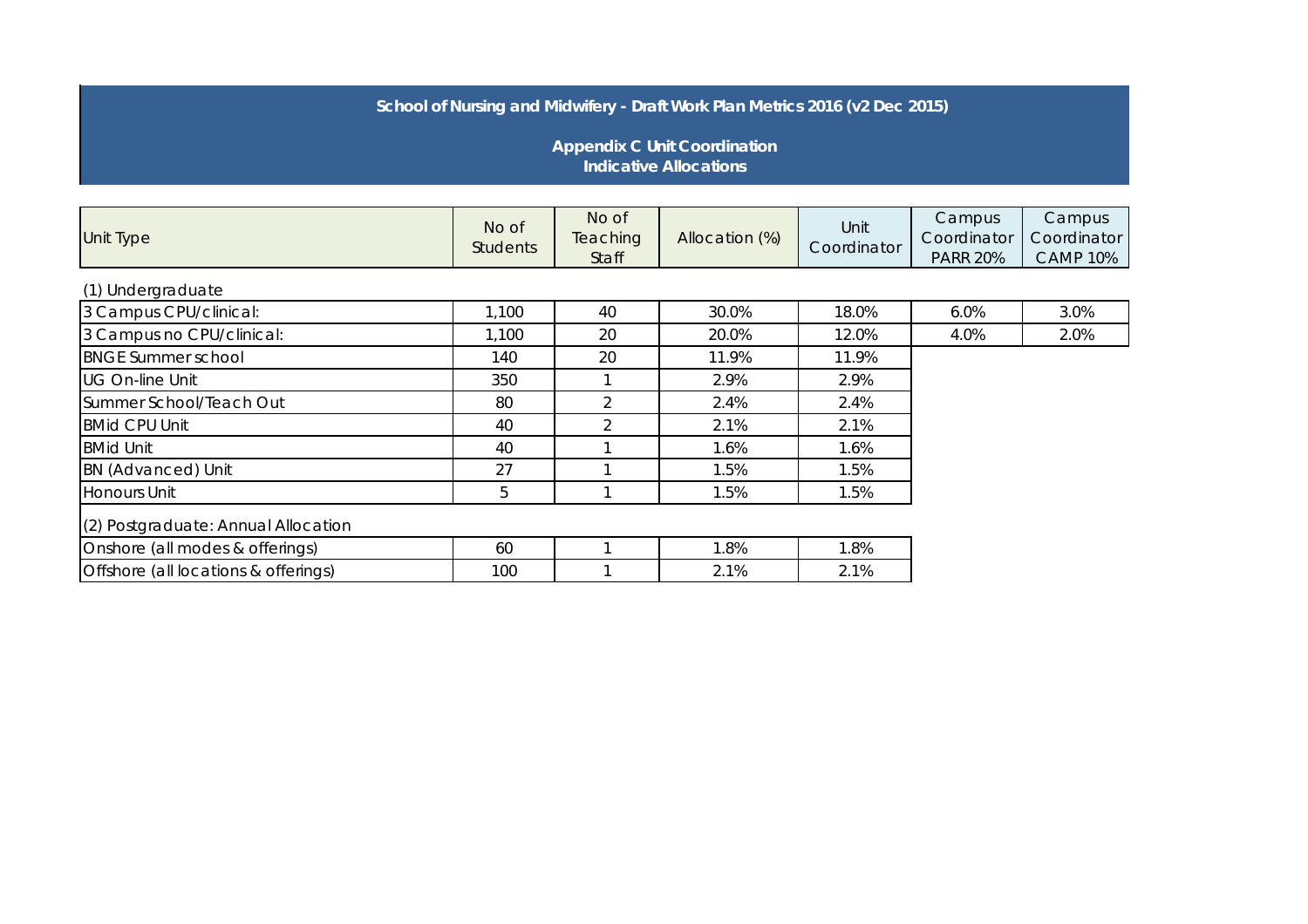

| 3.0% |  |
|------|--|
| 2.0% |  |